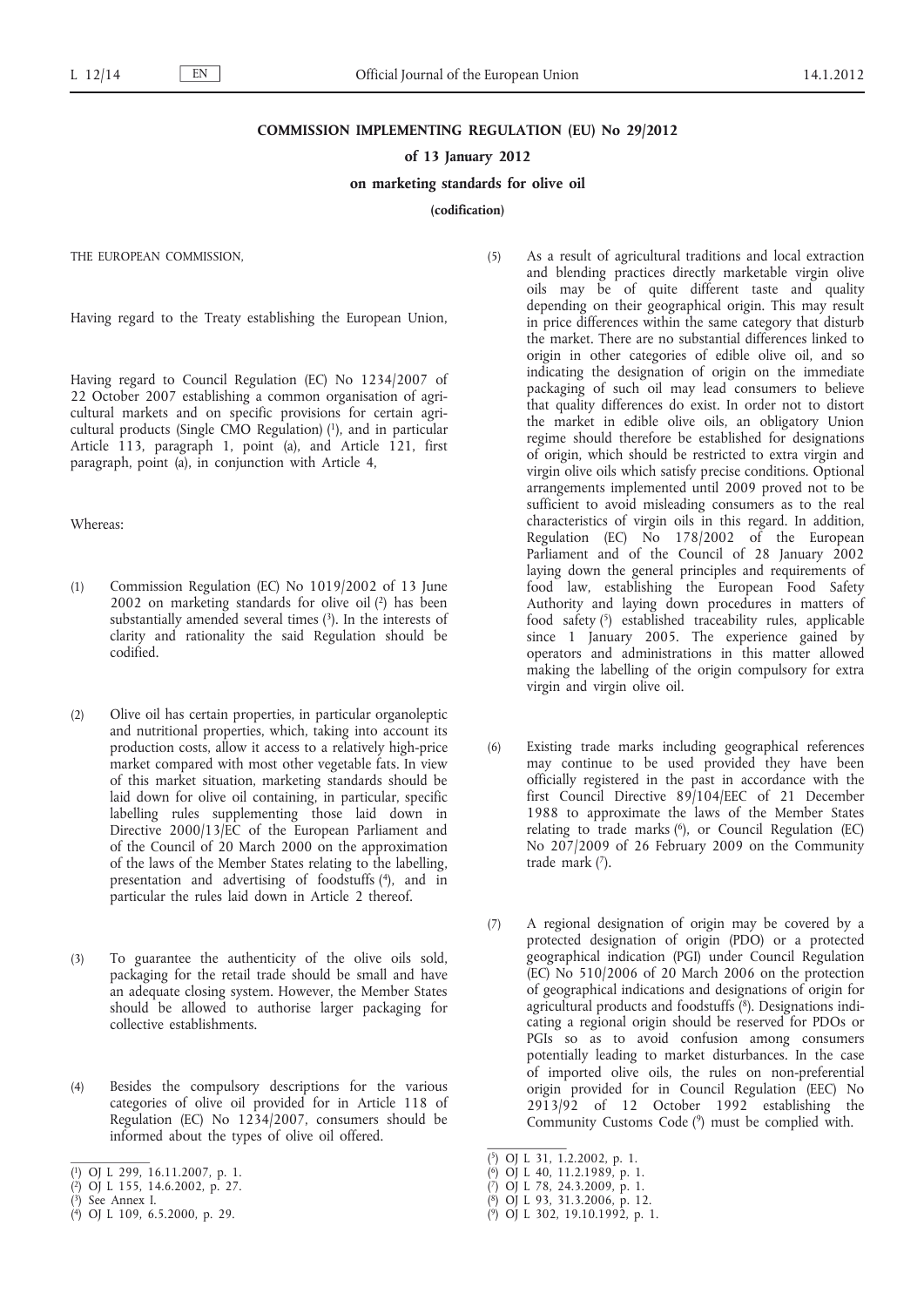- (8) If the designation of origin of virgin olive oil refers to the Union or a Member State, it should be borne in mind that not only the olives used but also the extraction techniques and practices influence the quality and taste of the oil. The designation of origin must thus refer to the geographical area in which the olive oil was obtained, which is generally the area in which the oil was extracted from the olives. However, in certain cases the oil is extracted at a place that is not the same as that where the olives were harvested and this information should be stated on the packaging or labels attached to the packaging to ensure that consumers are not misled and the market in olive oil is not disturbed.
- (9) In the Union, a significant share of extra virgin and virgin olive oils is composed of blends of oils originating from various Member States and third countries. Simple provisions should be laid down for the labelling of the origin of such blends.
- (10) Under Directive 2000/13/EC, indications shown on the labelling may not mislead the purchaser, particularly as to the characteristics of the olive oil concerned, or by attributing to it properties which it does not possess, or by suggesting that it possesses special characteristics when in fact most oils possess such characteristics. Certain commonly used, optional indications that are specific to olive oil also require harmonised rules to precisely define such claims and ensure that their accuracy can be verified. Accordingly, the concepts of 'cold pressing' and 'cold extraction' should correspond to a technically defined traditional production method. Certain terms describing the organoleptic characteristics referring to taste and/or smell of extra virgin and virgin olive oils have been defined by the International Olive Council (IOC) in its revised method for the organoleptic assessment of virgin olive oils. The use of such terms on the labelling of extra virgin and virgin olive oils should be reserved to oils that have been assessed following the corresponding method of analysis. Transitional arrangements are needed for certain operators presently using the reserved terms. Reference to acidity in isolation wrongly suggests a scale of absolute quality which is misleading for consumers since this factor represents a qualitative value only in relation to the other characteristics of the olive oil concerned. Consequently, in view of the proliferation of certain indications and of their economic significance, objective criteria for their uses should be established in order to introduce clarity into the olive oil market.
- (11) Steps should be taken to ensure that foodstuffs containing olive oil do not take advantage of consumers by highlighting the reputation of olive oil without clearly specifying the real composition of the product. The percentage of olive oil and certain indications specific to products consisting exclusively of a blend of vegetable oils should therefore be clearly shown on the labelling. In addition, account should be taken of the special provisions laid down in certain regulations specific to olive oil products.
- (12) The names of the categories of olive oil correspond to physico-chemical and organoleptic characteristics which are set out in Annex XVI to Regulation (EC) No 1234/2007 and in Commission Regulation (EEC) No 2568/91 of 11 July 1991 on the characteristics of olive oil and olive-residue oil and on the relevant methods of analysis (1). All other indications appearing on the labelling should be corroborated by objective elements in order to ensure that consumers are not misled and that competition on the markets in the oils concerned is not distorted.
- (13) Within the framework of the system of checks laid down in Article 113(3), second subparagraph of Regulation (EC) No 1234/2007, the Member States should specify the evidence to be provided and the financial penalties incurred in the case of the different terms that can be used on labelling. Without ruling out any possibilities a priori, such evidence could include established facts, results of analyses or reliable recordings, and administrative or accounting information.
- (14) Since checks on undertakings responsible for labelling must be made in the Member State in which they are established, there should be a procedure for administrative cooperation between the Commission and the Member States where the oil is marketed.
- (15) In order to evaluate the arrangements provided for in this Regulation, the Member States concerned should report on the circumstances and difficulties encountered.
- (16) The measures provided for in this Regulation are in accordance with the opinion of the Management Committee for the Common Organisation of Agricultural Markets,

HAS ADOPTED THIS REGULATION:

### *Article 1*

1. Without prejudice to Directive 2000/13/EC and Regulation (EC) No 510/2006, this Regulation lays down specific standards for retail-stage marketing of the olive oils and olivepomace oils referred to in points  $1(a)$  and  $(b)$ , 3 and 6 of Annex  $XVI$  to Regulation (EC) No  $1234/2007$ .

For the purposes of this Regulation, retail stage means the sale to the final consumer of oil as referred to in paragraph 1, presented in the natural state or incorporated in a foodstuff.

<sup>(</sup> 1) OJ L 248, 5.9.1991, p. 1.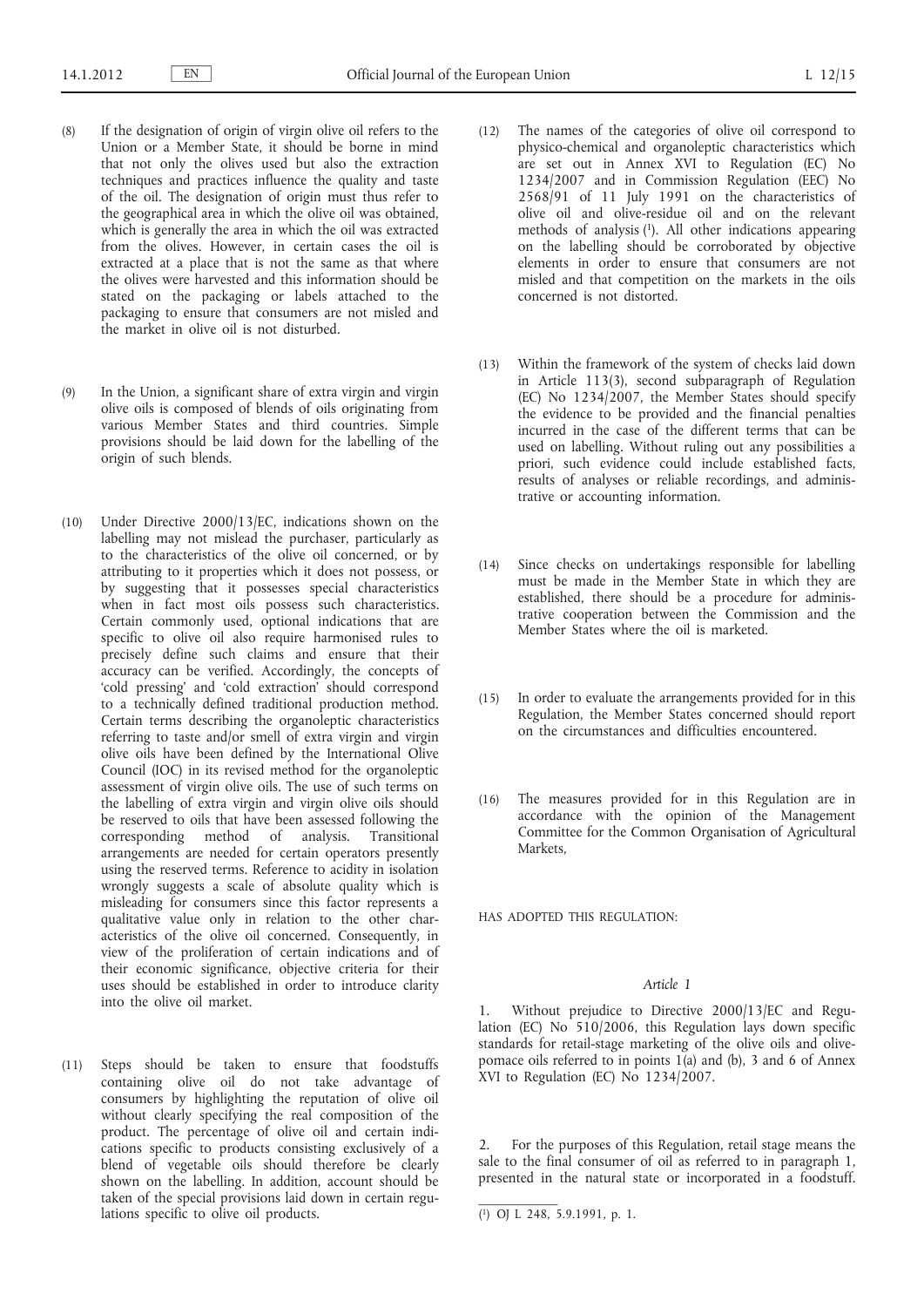### *Article 2*

Oils as referred to in Article 1(1) shall be presented to the final consumer in packaging of a maximum capacity of 5 litres. Such packaging shall be fitted with an opening system that can no longer be sealed after the first time it is opened and shall be labelled in accordance with Articles 3 to 6.

However, in the case of oils intended for consumption in restaurants, hospitals, canteens and other similar collective establishments, the Member States may set a maximum capacity exceeding 5 litres for packaging depending on the type of establishment concerned.

#### *Article 3*

Descriptions in accordance with Article 118 of Regulation (EC) No 1234/2007 shall be considered as the name under which the product is sold as referred to in Article  $3(1)(1)$  of Directive 2000/13/EC.

The labelling of oils as referred to in Article 1(1) shall bear, in clear and indelible lettering, in addition to the description referred to in the first paragraph of this Article, but not necessarily close to it, the following information on the category of oil:

(a) extra virgin olive oil:

'superior category olive oil obtained directly from olives and solely by mechanical means';

(b) virgin olive oil:

'olive oil obtained directly from olives and solely by mechanical means';

(c) olive oil composed of refined olive oils and virgin olive oils:

'oil comprising exclusively olive oils that have undergone refining and oils obtained directly from olives';

(d) olive-pomace oil:

'oil comprising exclusively oils obtained by treating the product obtained after the extraction of olive oil and oils obtained directly from olives',

or

'oil comprising exclusively oils obtained by processing olive pomace and oils obtained directly from olives'.

### *Article 4*

1. Extra virgin olive oil and virgin olive oil as defined in points 1(a) and (b) of Annex XVI to Regulation (EC) No 1234/2007 shall bear a designation of origin on the labelling.

Products defined in points 3 and 6 of Annex XVI to Regulation (EC) No 1234/2007 shall not bear any designation of origin on the labelling.

For the purposes of this Regulation, 'designation of origin' means reference to a geographical area on the packaging or the label attached to the packaging.

2. Designations of origin referred to in paragraph 1 shall only consist of:

- (a) in the case of olive oils originating, in accordance with the provisions of paragraphs 4 and 5, from one Member State or third country, a reference to the Member State, to the Union or to the third country, as appropriate; or
- (b) in the case of blends of olive oils originating, in accordance with the provisions of paragraphs 4 and 5, from more than one Member State or third country, one of the following mentions, as appropriate:
	- (i) 'blend of olive oils of European Union origin' or a reference to the Union;
	- (ii) 'blend of olive oils not of European Union origin' or a reference to origin outside the Union;
	- (iii) 'blend of olive oils of European Union origin and not of European Union origin' or a reference to origin within the Union and outside the Union; or
- (c) a protected designation of origin or a protected geographical indication referred to in Regulation (EC) No 510/2006, in accordance with the provisions of the product specification concerned.

3. The names of brands or firms whose registration was applied for no later than 31 December 1998 under Directive 89/104/EEC or no later than 31 May 2002 under Council Regulation (EC) No  $40/94$  (1) shall not be considered to be designations of origin covered by this Regulation.

In the case of import from a third country, the designation of origin shall be determined in accordance with Articles 22 to 26 of Regulation (EEC) No 2913/92.

5. The designation of origin mentioning a Member State or the Union shall correspond to the geographical area in which the olives concerned were harvested or in which the mill where the oil was extracted from the olives is situated.

If the olives have been harvested in a Member State or third country other than that in which the mill where the oil was extracted from the olives is situated, the designation of origin shall contain the following wording: '(extra) virgin olive oil obtained in (the Union or the name of the Member State concerned) from olives harvested in (the Union or the name of the Member State or third country concerned)'.

### *Article 5*

Among the optional indications which may appear on the labelling of oil as referred to in Article 1(1), those laid down in this Article shall comply with the following respective requirements:

<sup>(</sup> 1) OJ L 11, 14.1.1994, p. 1.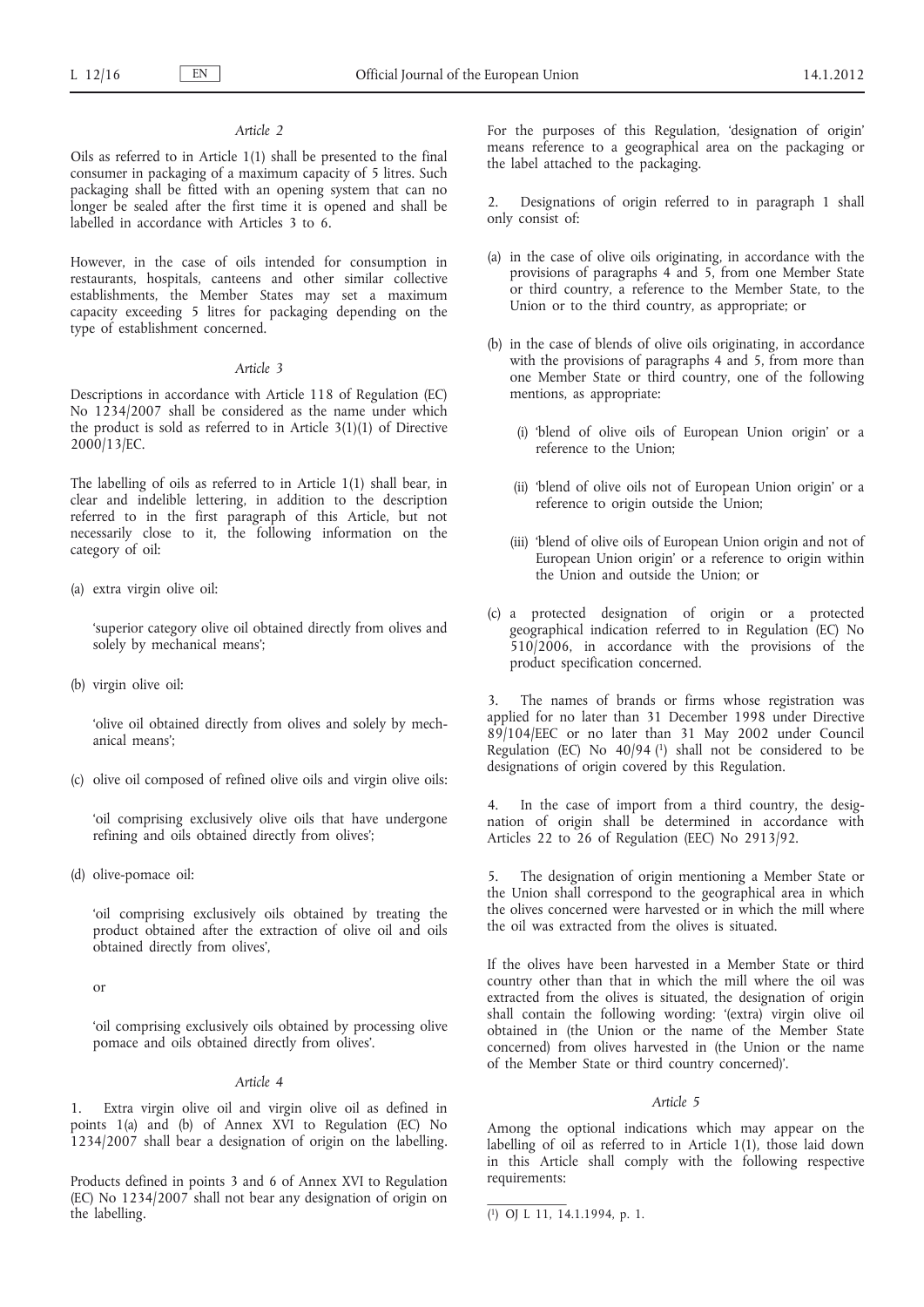- (a) the indication 'first cold pressing' may appear only for extra virgin or virgin olive oils obtained at a temperature below 27<sup>°</sup>C from a first mechanical pressing of the olive paste by a traditional extraction system using hydraulic presses;
- (b) the indication 'cold extraction' may appear only for extra virgin or virgin olive oils obtained at a temperature below 27<sup>°</sup>C by percolation or centrifugation of the olive paste;
- (c) indications of organoleptic properties referring to taste and/or smell may appear only for extra virgin or virgin olive oils; the terms referred to in point 3.3 of Annex XII to Regulation (EEC) No  $2568/91$  may appear on the labelling only if they are based on the results of an assessment carried out following the method provided for in that Annex;
- (d) indication of the acidity or maximum acidity may appear only if it is accompanied by an indication, in lettering of the same size and in the same visual field, of the peroxide value, the wax content and the ultraviolet absorption, determined in accordance with Regulation (EEC) No 2568/91.

Products sold under trademarks whose registration was applied for no later than 1 March 2008 and which contain at least one of the terms referred to in point 3.3 of Annex XII to Regulation (EEC) No 2568/91 may not comply with the requirements of Article 5, first paragraph, point (c) of this Regulation until 1 November 2012.

#### *Article 6*

1. Where the presence of oils as referred to in Article 1(1) in a blend of olive oil and other vegetable oils is highlighted on the labelling elsewhere than in the list of ingredients, using words, images or graphics, the blend concerned must bear the following trade description: 'Blend of vegetable oils (or the specific names of the vegetable oils concerned) and olive oil', directly followed by the percentage of olive oil in the blend.

The presence of olive oil may be highlighted by images or graphics on the labelling of a blend as referred to in the first subparagraph only where it accounts for more than 50 % of the blend concerned.

Member States may prohibit the production in their territory of blends of olive oil and other vegetable oils referred to in the first subparagraph for internal consumption. However, they may not prohibit the marketing in their territory of such blends coming from other countries and they may not prohibit the production in their territory of such blends for marketing in another Member State or for exportation.

2. With the exception of tuna in olive oil referred to in Council Regulation (EEC) No  $1536/92$  (1) and sardines in olive oil referred to in Council Regulation (EEC) No 2136/89 (2), where the presence of oils as referred to in Article 1(1) of this Regulation in a foodstuff, other than those referred to in paragraph 1 of this Article, is highlighted on the labelling elsewhere than in the list of ingredients, using words, images or graphics, the trade description of the foodstuff shall be directly followed by the percentage of oils as referred to in Article 1(1) of this Regulation relative to the total net weight of the foodstuff.

The percentage of added olive oil relative to the total net weight of the foodstuff may be replaced by the percentage of added olive oil relative to the total weight of fats, adding the words 'percentage of fats'.

3. The descriptions referred to in the first paragraph of Article 3 can be replaced by the words 'olive oil' on the labelling of products referred to in paragraphs 1 and 2 of this Article.

However, where olive-pomace oil is present, the words 'olive oil' shall be replaced by the words 'olive-pomace oil'.

4. The information referred to in the second paragraph of Article 3 is not required on the labelling of products referred to in paragraphs 1 and 2 of this Article.

### *Article 7*

At the request of the Member State in which the address of the manufacturer, packer or seller appearing on the labelling is located, the party concerned shall supply documentation in support of the indications referred to in Articles 4, 5 and 6, based on one or more of the following elements:

- (a) factual elements or scientifically established facts;
- (b) results of analyses or automatic recordings taken on representative samples;
- (c) administrative or accounting information kept in accordance with Union and/or national rules.

The Member State concerned shall allow a tolerance between the indications referred to in Articles 4, 5 and 6 and appearing on the labelling, and the conclusions reached on the basis of the supporting documentation presented and/or comparative expert opinions, taking account of the accuracy and 'repeatability' of the methods and the documentation concerned and, where applicable, the accuracy and 'repeatability' of the comparative expert opinions.

#### *Article 8*

1. Each Member State shall forward the name and address of the body or bodies responsible for monitoring the application of this Regulation to the Commission, which shall inform the other Member States and any interested parties who so request.

 $\overline{(^2)}$  OJ L 212, 22.7.1989, p. 79.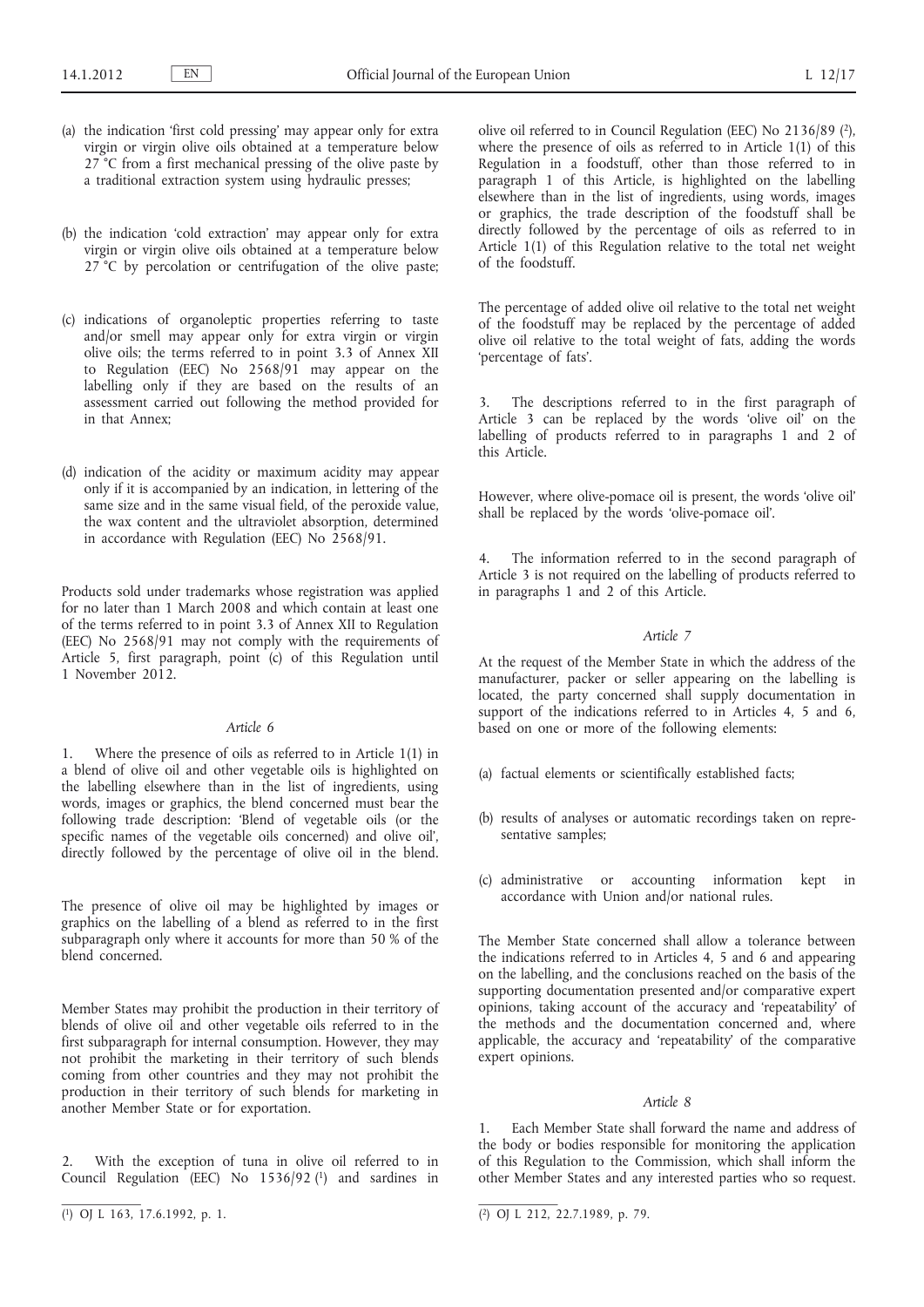The Member State in which the address of the manufacturer, packer or seller appearing on the labelling is located shall, pursuant to a verification request, take samples before the end of the month following that of the request and verify the truth of the indications on the labelling concerned. This request may be sent by:

- (a) the competent Commission departments;
- (b) an operators' organisation in that Member State referred to in Article 125 of Regulation (EC) No 1234/2007;
- (c) the control body of another Member State.

Requests as referred to in paragraph 2 shall be accompanied by all information needed for the requested verification, and in particular:

- (a) the date of sampling or purchase of the oil in question;
- (b) the name or business name and address of the undertaking where the sample was taken or where the oil concerned was purchased;
- (c) the number of batches concerned;
- (d) a copy of all labels appearing on the packaging of the oil concerned;
- (e) the results of analysis or of the other comparative expert opinions indicating the methods used and the name and address of the laboratory or expert concerned;
- (f) where applicable, the name of the supplier of the oil in question as declared by the marketing outlet.

4. Before the end of the third month following that of the request referred to in paragraph 2, the Member State concerned shall inform the requester of the reference number allocated to it and of the action taken.

### *Article 9*

1. The Member States shall take the necessary measures, including as regards the system of penalties to ensure compliance with this Regulation.

The Member States shall communicate to the Commission the measures taken to that end no later than 31 December 2002 and the amendments to those measures before the end of the month following that in which they are adopted.

The Czech Republic, Estonia, Cyprus, Latvia, Lithuania, Hungary, Malta, Poland, Slovenia and Slovakia shall notify the Commission of the measures referred to in paragraph 1 no later than 31 December 2004, and of amendments to those measures before the end of the month following that in which they are adopted.

Bulgaria and Romania shall communicate to the Commission the measures referred to in the first paragraph no later than 31 December 2010, and the amendments to those measures before the end of the month following that in which they are adopted.

For the purpose of verifying indications as referred to in Articles 4, 5 and 6, the Member States concerned may introduce arrangements for approving establishments whose packaging facilities are situated in their territory.

Approval shall be granted and alphanumeric identification allocated to any establishment so requesting which meets the following conditions:

- (a) possesses packaging facilities;
- (b) undertakes to collect and keep the supporting documentation required by the Member State under Article 7;
- (c) has a storage system which makes it possible to check the provenance of oils bearing a designation of origin, to the satisfaction of the Member State concerned.

The label shall, where applicable, bear the alphanumeric identification of the approved packaging plant.

#### *Article 10*

The Member States concerned shall forward to the Commission no later than 31 March each year, a report containing the following information for the previous year:

- (a) requests for verifications received in accordance with Article 8(2);
- (b) verifications undertaken and those commenced in previous marketing years and still underway;
- (c) the follow-up to the verifications carried out and the penalties applied.

The report shall present this information by year in which verification was undertaken and by category of infringement. Where applicable, it shall stipulate any specific difficulties encountered and proposed improvements to controls.

#### *Article 11*

Regulation (EC) No 1019/2002 is repealed.

References to the repealed Regulation shall be construed as references to this Regulation and shall be read in accordance with the correlation table in Annex II.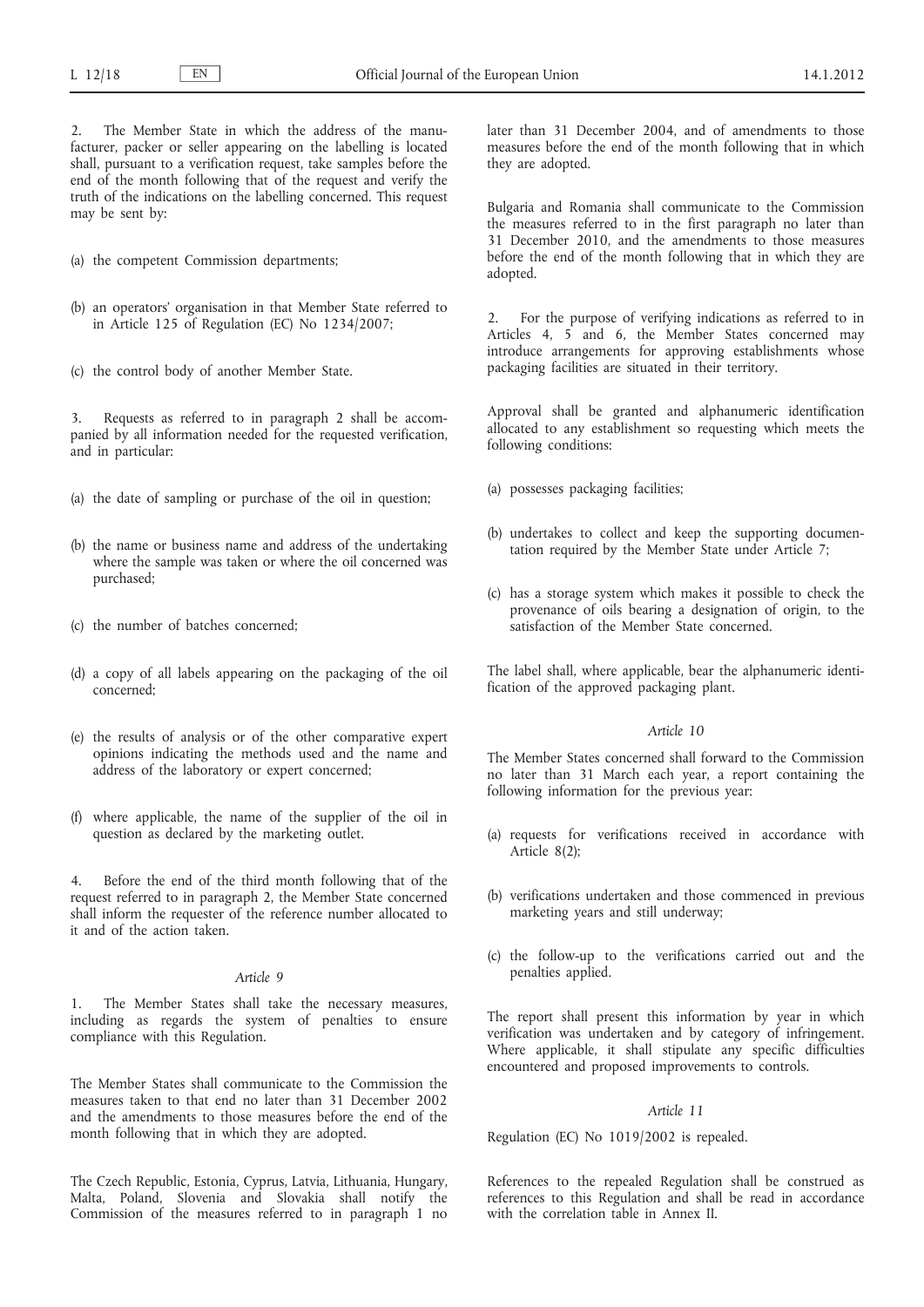### *Article 12*

1. This Regulation shall enter into force on the 20th day following its publication in the *Official Journal of the European Union*.

2. Products which have been legally manufactured and labelled in the Union or legally imported into the Union and put into free circulation before 1 July 2012 may be marketed until all stocks are used up.

This Regulation shall be binding in its entirety and directly applicable in all Member States.

Done at Brussels, 13 January 2012.

*For the Commission The President* José Manuel BARROSO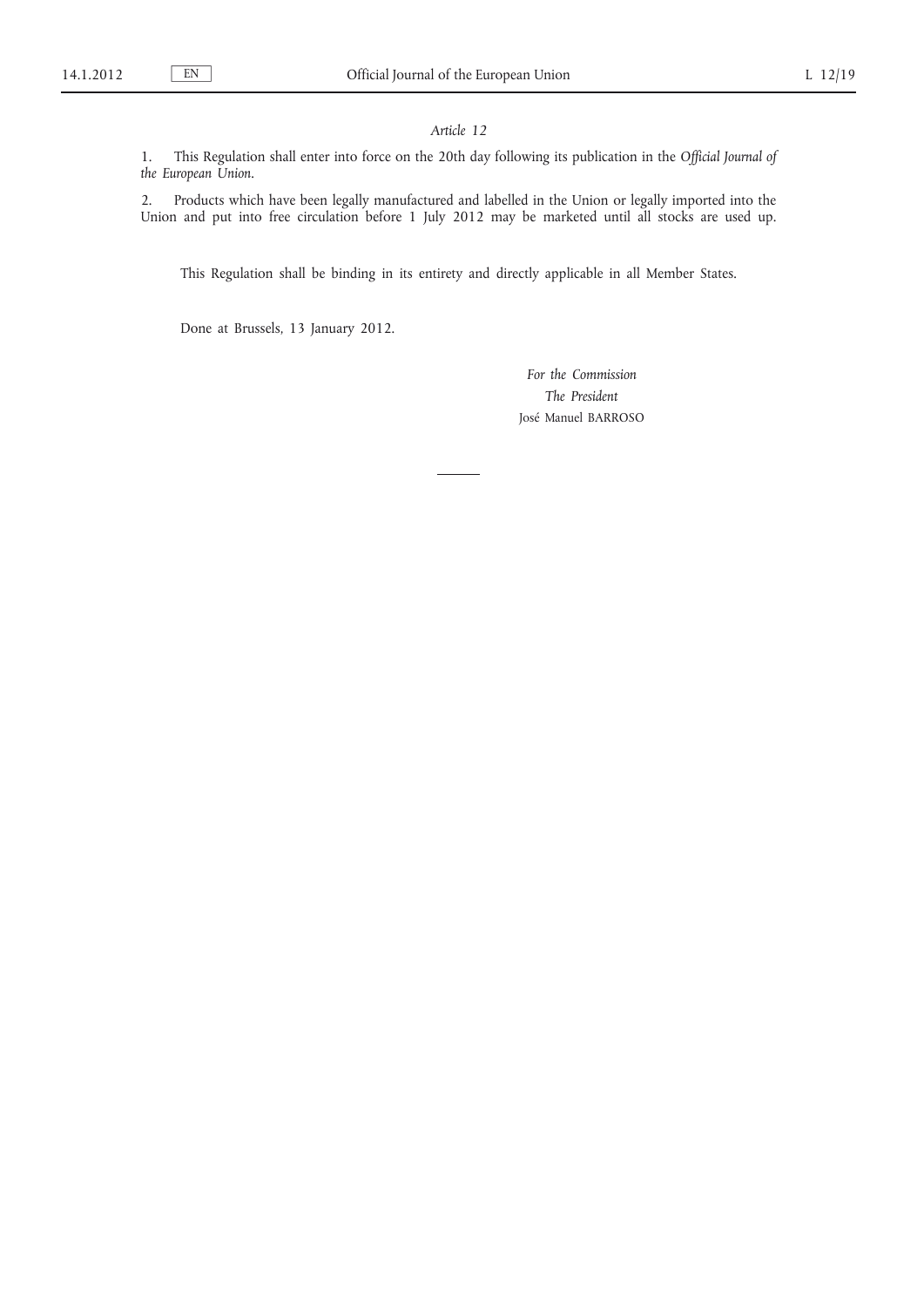### *ANNEX I*

#### **Repealed Regulation with list of its successive amendments**

Only Article 3

Commission Regulation (EC) No 1019/2002 (OJ L 155, 14.6.2002, p. 27)

Commission Regulation (EC) No 1964/2002 (OJ L 300, 5.11.2002, p. 3)

Commission Regulation (EC) No 1176/2003 (OJ L 164, 2.7.2003, p. 12)

Commission Regulation (EC) No 406/2004 (OJ L 67, 5.3.2004, p. 10)

Commission Regulation (EC) No 1750/2004 (OJ L 312, 9.10.2004, p. 7)

Commission Regulation (EC) No 1044/2006 (OJ L 187, 8.7.2006, p. 20)

Commission Regulation (EC) No 632/2008 (OJ L 173, 3.7.2008, p. 16)

Commission Regulation (EC) No 1183/2008 (OJ L 319, 29.11.2008, p. 51)

Commission Regulation (EC) No 182/2009 (OJ L 63, 7.3.2009, p. 6)

Commission Regulation (EU) No 596/2010 (OJ L 173, 8.7.2010, p. 27)